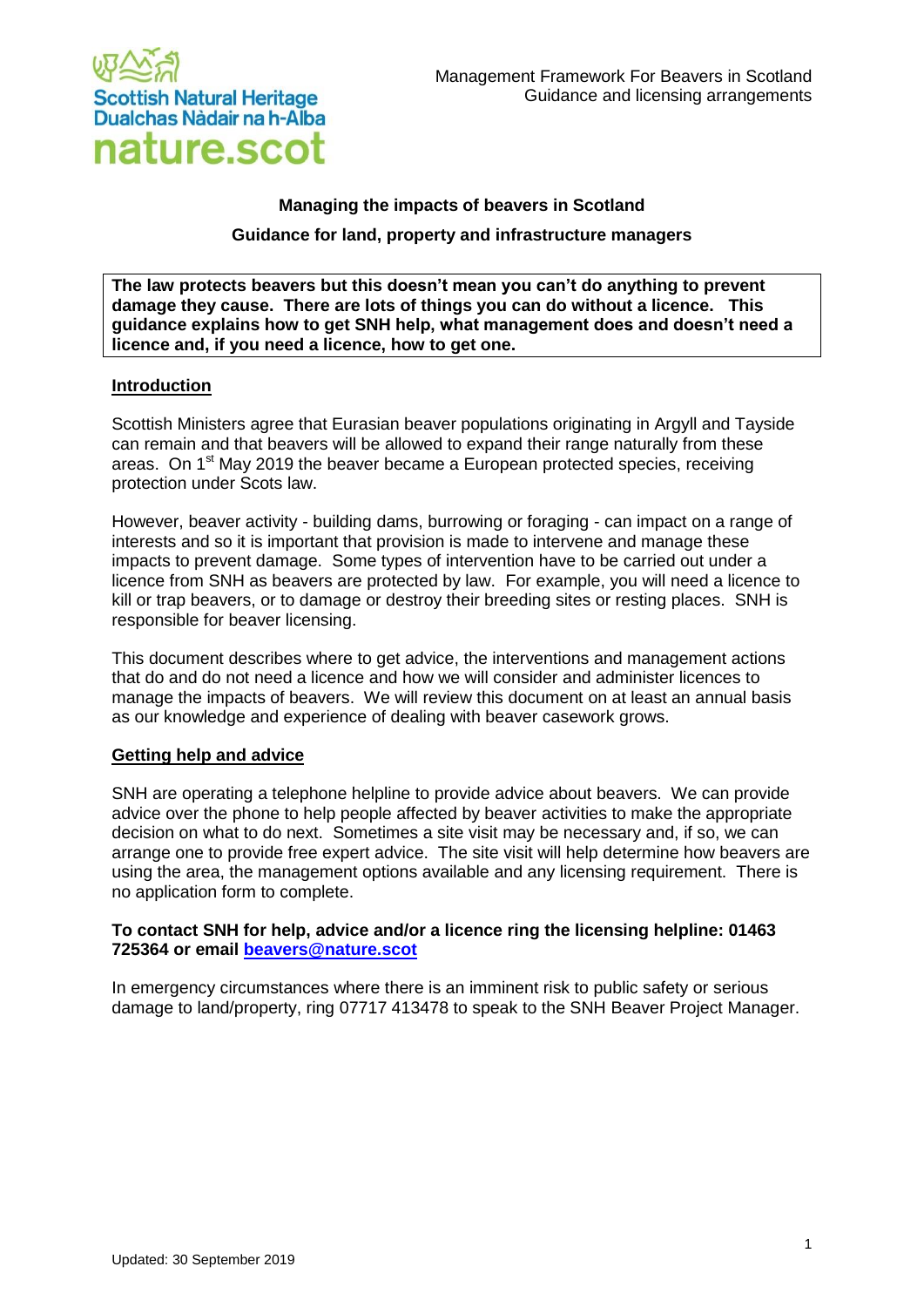## **How to manage beaver impacts**

Beavers can have a range of impacts on a range of interests. There are a number of different ways to manage these impacts, from fitting protectors to trees to manipulating or removing dams to carrying out lethal control. These techniques are discussed in more detail in Annex 1. Which technique to use will depend on the circumstances. Some of these actions require a licence, but many do not.

Whatever the situation you can call the helpline for advice to help understand the possible impacts and get expert advice. You should certainly contact the helpline if you propose to do anything that might require a licence. If you are in any doubt then get in touch.

# **Actions that do not require a licence**

- Carrying out ongoing land management activities near lodges, burrows or dams (providing they don't damage those structures) e.g. ploughing a field next to a beaver lodge
- Discouraging dam building e.g. through fencing
- Removing new dams (less than 2 weeks old), notching or installing flow-devices to them.
- Protecting banks from burrowing activity
- Destroying short burrows with no end chamber
- Infilling channels/canals created by beavers
- Fitting protectors to vulnerable trees
- Fencing off areas to keep beavers out e.g. from crops or woodland

#### **Actions that do require a licence**

- Removing older dams (more than 2 weeks old), notching or installing flow devices to them
- Destroying lodges or chambered burrows
- Trapping and relocating beavers
- Lethal control

#### **Notes**

- See Annex 1 for guidance on beaver management techniques.
- If other protected species may be present or if activities could affect a designated site qualifying interest then please contact SNH even if a licence is not required.
- Sometimes management of older dams may be able to be carried out without a licence, but determining this will require expert advice, which SNH can provide.
- Removal of beaver dams using hand tools and or ropes/ grapnels does not require authorisation from SEPA, nor does removal using bank-based machinery. Use of in-stream machinery may require a CAR licence from SEPA.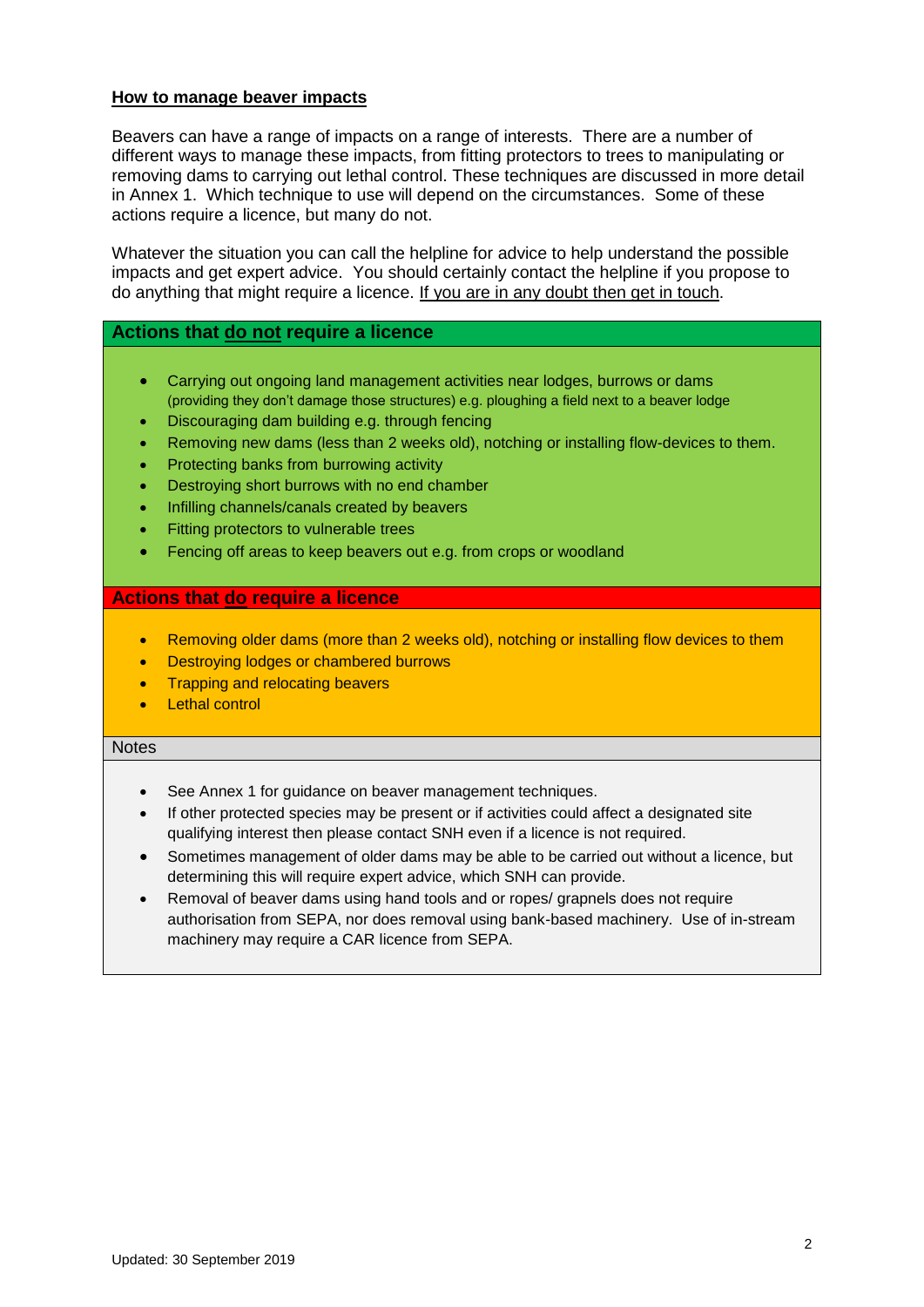#### **Licensing assessment**

In order to issue a licence we have to be satisfied that three legal 'tests' are met. These tests are summarised below together with details on how we will assess them.

# Test 1 – Licence purpose

We issue licences for purposes set out in the legislation: these include for *preventing serious damage* to certain interests such as crops, timber or fisheries, *for public health and safety*  reasons or other important *social, economic or environmental* purposes which are in the public interest and for *conserving natural habitats or wild animals*.

This means that there has to be a legitimate problem that needs addressing. To help us consider if this test is passed we may rely on information we already have, your own information and/or the information gathered by the expert adviser from a site visit.

In certain situations which may be particularly vulnerable (e.g. dam building affecting areas of prime agricultural land<sup>\*</sup> or sensitive in-stream infrastructure, flooding public transport infrastructure, damage to protected features on Natura sites or burrowing into flood embankments) we consider that this test is likely to be met.

\* Prime agricultural land here means land classes 1, 2 and 3.1

#### Test 2 – Alternatives

We issue licences as a last resort. This means we have to be assured that other possible actions that would either not require a licence or have less impact on beavers, have either been tried or are not likely to resolve the problem. Again we will rely on information from the affected person, the expert adviser and previous experience to help us judge whether this test is passed.

We accept that there will be situations where there is no satisfactory alternative other than to issue a licence for lethal control. These situations include where there is serious damage (or the risk of it) to prime agricultural land, and where we know alternative mitigation measures either have not or will not address the problem.

## Test 3 – Conservation impact

We have to ensure that licensed actions do not harm the conservation status of beavers in Scotland and so will not affect population trends or the overall range of beavers. In the first instance we would follow the principles above in that those actions with the lowest impact on beavers that solve the problem must be considered first. Where we licence lethal control of beavers we will monitor the cumulative impact of this management.

Given the evidence from recent survey information that beavers continue to expand their range even with ongoing lethal control in places, we are confident that the actions we licence will not be detrimental to the conservation status of beavers and so this test is likely to be met. We will maintain an oversight of the cumulative impacts of what we licence and the population dynamics and range of the Scottish wild beaver population to ensure that this is the case.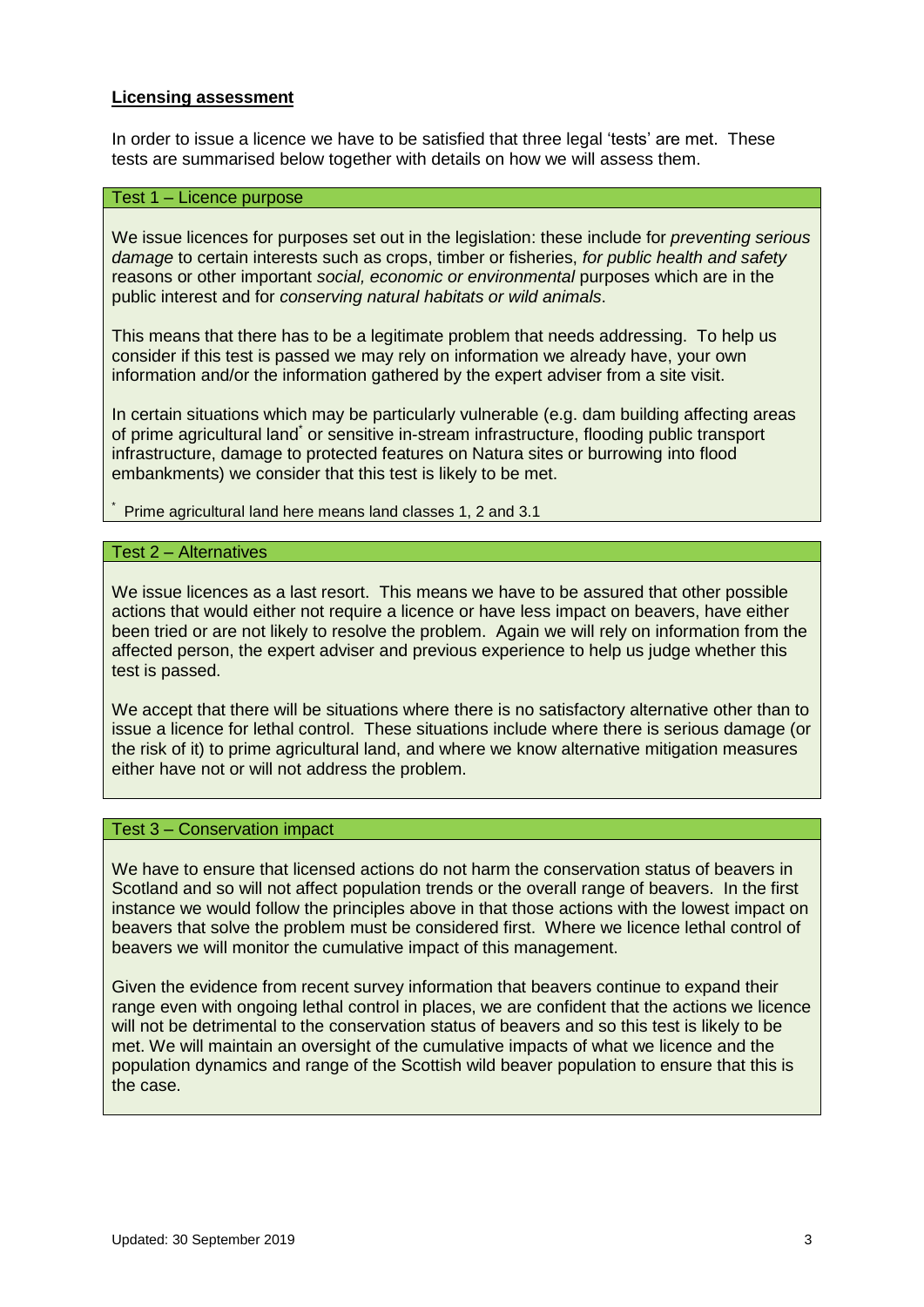# **Licensing in Practice**

If you think you need a licence, or even if you are not sure, then you should call the licensing helpline on 01463 725364 or email [beavers@nature.scot.](mailto:beavers@nature.scot) We can provide advice over the phone and organise a site visit to look at the specific issues you face and offer tailored advice to help manage the impacts of beavers. For land-holdings where beavers are affecting or likely to affect areas of prime agricultural land we offer a streamlined approach to licensing. We will also be able to issue emergency licences for other particularly vulnerable and urgent situations, and for all other cases we will be able to consider licences and be able to provide advice.

# Licensing on Prime Agricultural Land

Where beaver activity damages agricultural interests on areas of PAL, and alternative actions would not be effective, then the three licensing tests will have been met. Therefore if you are experiencing problems from beaver activity affecting PAL or anticipate that you are likely to have problems in the future then you should contact us. Any licence granted will cover the land management unit in question to permit intervention as necessary to protect prime agricultural land. This means that the area covered by such a licence would not have to be wholly classified as PAL. Actions can be carried out to prevent serious agricultural damage to non-PAL land subject to agreement with SNH.

SNH will be able to issue a licence to permit the removal of dams and, if required, lethal control. A site visit will also be offered to provide further advice. Licences can be emailed or posted to the landowner or manager. Licences can run for multiple years but if they permit lethal control the law restricts the length of time for any one licence to two years. If problems are ongoing or likely to recur licences can be renewed.

## Licensing for other 'vulnerable situations'

Knowledge of beaver activity means that we can anticipate other 'vulnerable' situations where licences are likely to be sought to address beaver impacts. This could include burrowing into embankments, damming affecting infrastructure, fisheries, other agricultural land (i.e. non-PAL land) or species of conservation concern. Such situations will be assessed on a case-by-case basis and any licence issued will explain what you can do in the particular circumstances.

We recognise that in some situations immediate action will be required. Where there is a need for immediate action we can licence immediately and on the basis of a telephone conversation. Similarly, in simple cases, such as dam removal or manipulation outside of the kit dependency period<sup>1</sup> a licence may be granted on the basis of a phone call or email, but we can still arrange a site visit to provide advice.

In other situations, such as new cases where there are multiple or likely to be ongoing issues we can arrange a site visit to ensure that any licence granted can address the problems being experienced. We will aim to hold a site visit as soon as is mutually convenient and within one week of contact.

We will aim to issue licences within one or two working days of having the requisite information. SNH will review and adapt how we licence beaver casework. We can develop new approaches if beaver activity continues to be problematic at certain locations.

Key principles of the approach to licensing are summarised below;

<sup>-</sup> $1$  Kit Dependency Period = 01 April to 16 August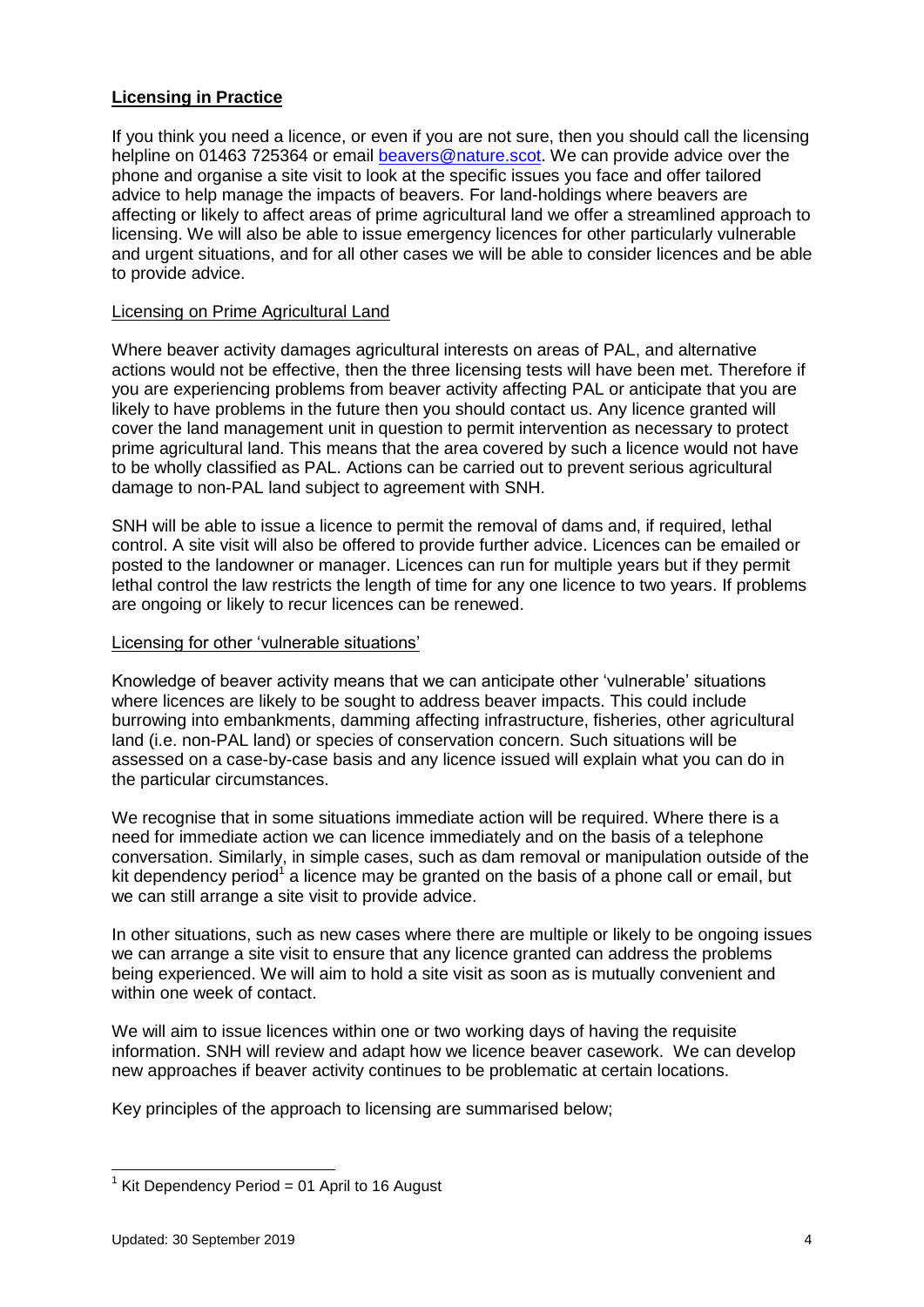## Activities licensed

Any licence granted will aim to provide a solution to the problem being experienced. Whilst in many cases solutions may be possible with relatively minor interventions, in others a greater degree of intervention will be required. There is a [Mitigation Scheme](https://www.nature.scot/professional-advice/safeguarding-protected-areas-and-species/protected-species/protected-species-z-guide/protected-species-beaver/beaver-mitigation) to trial new approaches to addressing beaver impacts and to learn from them but we will also licence lethal control in vulnerable situations (see above).

#### Minimising welfare impacts

Whatever the activity that is licensed we have to ensure that impacts on animal welfare are minimised. This means that we expect licence holders to try to avoid actions during more sensitive periods if at all possible. We accept that sometimes this might not be possible, but if actions have to be carried out during the kit dependency period then additional measures will have to be put in place to minimise welfare impacts.

## Translocation of beavers

Translocation (i.e. trap and relocation) of beavers that are causing impacts to other interests is possible. However, whilst it may initially be seen as an attractive alternative to lethal control there are also risks with this as an approach. Translocation can have significant welfare implications associated with capture, transport and following release. It can also be a time consuming and costly process and has to be carefully planned. Translocation is only likely to be a viable option if either a suitable unoccupied site is available nearby or if it is undertaken as part of a recognised reintroduction or reinforcement project.

Our approach to Translocation is covered in the [Management Framework](https://www.nature.scot/professional-advice/safeguarding-protected-areas-and-species/protected-species/protected-species-z-guide/protected-species-beaver/management) for beavers in **Scotland** 

# Lethal control

We accept that there are situations where there will be no alternative other than for lethal control. This includes where damming activity threatens serious damage to prime agricultural land and where we know alternative mitigation measures either have not or will not address the problems being experienced.

Lethal control is easier to undertake during autumn and winter when beavers are more predictable in their emergence pattern and should be used to remove the entire family group. In order to ensure that lethal control is carried out humanely, it can only be carried out by trained individuals (accredited controllers) and subject to agreed procedures.

Lethal control should be undertaken outside of the kit dependency period, which runs from 1<sup>st</sup> April to 16<sup>th</sup> August. However, in exceptional circumstances, such as where it is necessary to prevent an imminent threat to public health or safety or serious damage to property or to prime agricultural land or it can be permitted subject to strict conditions to address the associated additional welfare risks. There is a general assumption against lethal control in the kit dependency period in other situations.

Our approach to lethal control is covered in the [Management Framework](https://www.nature.scot/professional-advice/safeguarding-protected-areas-and-species/protected-species/protected-species-z-guide/protected-species-beaver/management) for beavers in Scotland.

#### Period licensed and renewal of licences

Licences will aim to provide a solution to the problem being experienced. Licences can run for multiple years, but if they permit lethal control the law restricts the length of time for any one licence to a two-year period. If problems are likely to recur or persist we can renew licences quickly on the basis of an email or phone call.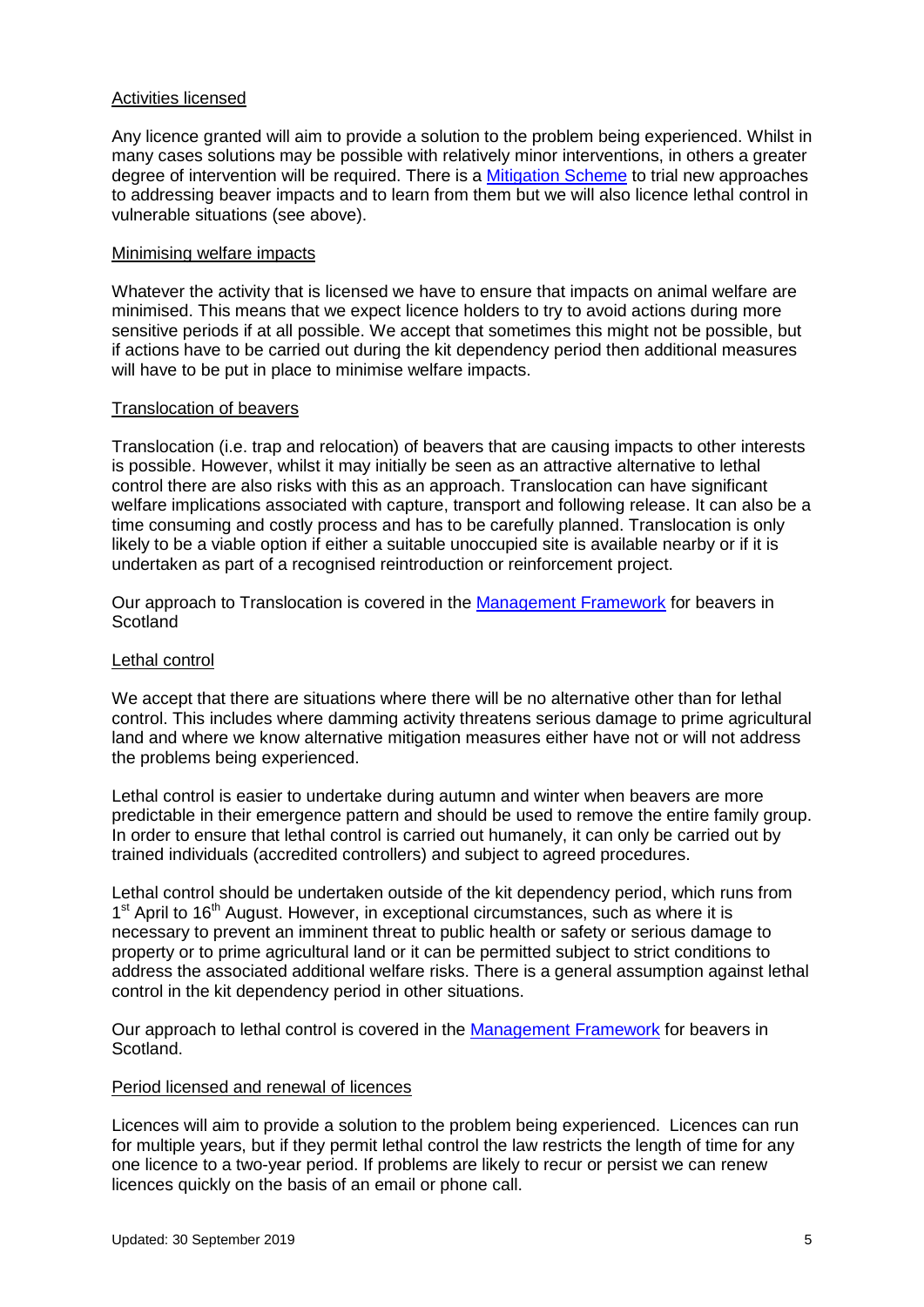# **Annex 1 Summary of Beaver Management Techniques**

# **Introduction**

Techniques for the effective management of beavers and their activity are well developed across Europe and North America. Many of these have potential application in Scotland and are summarised below. SNH recognise that that in some instances techniques are not currently available to solve all problems being experienced. The [Mitigation Scheme](https://www.nature.scot/professional-advice/safeguarding-protected-areas-and-species/protected-species/protected-species-z-guide/protected-species-beaver/beaver-mitigation) will look to identify and trial new methods where this is the case.

Further information on these some of these existing techniques is available from the following resources:

- Roisin Campbell-Palmer, R. *et al*. (2016) The Eurasian Beaver Handbook: Ecology and Management of *Castor fiber*. Exeter: Pelagic Publishing, UK.
- Campbell-Palmer, R., Schwab, G., Girling, S., Lisle, S. & Gow, D. 2015. Managing wild Eurasian beavers: a review of European management practices with consideration for Scottish application. *[Scottish Natural Heritage Commissioned Report No. 812.](https://www.nature.scot/sites/default/files/2017-07/Publication%202015%20-%20SNH%20Commissioned%20Report%20812%20-%20Managing%20wild%20Eurasian%20beavers%20a%20review%20of%20European%20management%20practices%20with%20consideration%20for%20Scottish%20application.pdf)*

SNH aim to provide a series of technical advice notes covering the use and installation of newly developed and existing techniques considered to be most appropriate in Scotland. Provided below is a summary of the existing techniques, describing what they are and why they are used.

## **Techniques to manage beaver dam building activity**

- *Dissuasion techniques (short-term) -* Use of dissuasion to prevent dam-building, either where known 'pinch points' occur or perhaps where a dam has been removed and is likely to be reconstructed. A range of techniques have been trialled but are often not effective long-term solutions.
- *Dam-notching -* Partial removal of a small section of the middle of a beaver dam, usually by hand, to increase water flow over that section. Most often associated with aiding fish passage. May be used to lower water levels in beaver ponds behind a dam.
- *Dam removal -* Complete removal of whole dam structure either by hand or using a mechanical device. Used where no increase in water level, or potential blockage to fish passage, is considered acceptable in a watercourse or part of a watercourse.
- *Deterrent fencing (in-stream) -* Fencing or gate-type structure, either permanent or temporary, to prevent beavers accessing areas of water, crops or trees where damage from damming activity is deemed intolerable.
- *Piped dam with mesh filter (water flow devices) -* Placing a long pipe through a beaver dam with a wire mesh filter attached to the end, to manage the water level behind the dam on a permanent basis. Used to manage water level behind or above a dam where a certain water level is tolerable but any further increase would not be. Essentially, it acts as an overflow device for the dam.
- *Culvert protection -* Using in-stream fencing (with or without a pipe/wire mesh) to prevent blockage to the entrance of culvert from dam building activity.
- *Grilles -* Use of metal grille or guard to prevent beavers blocking culvert exists.